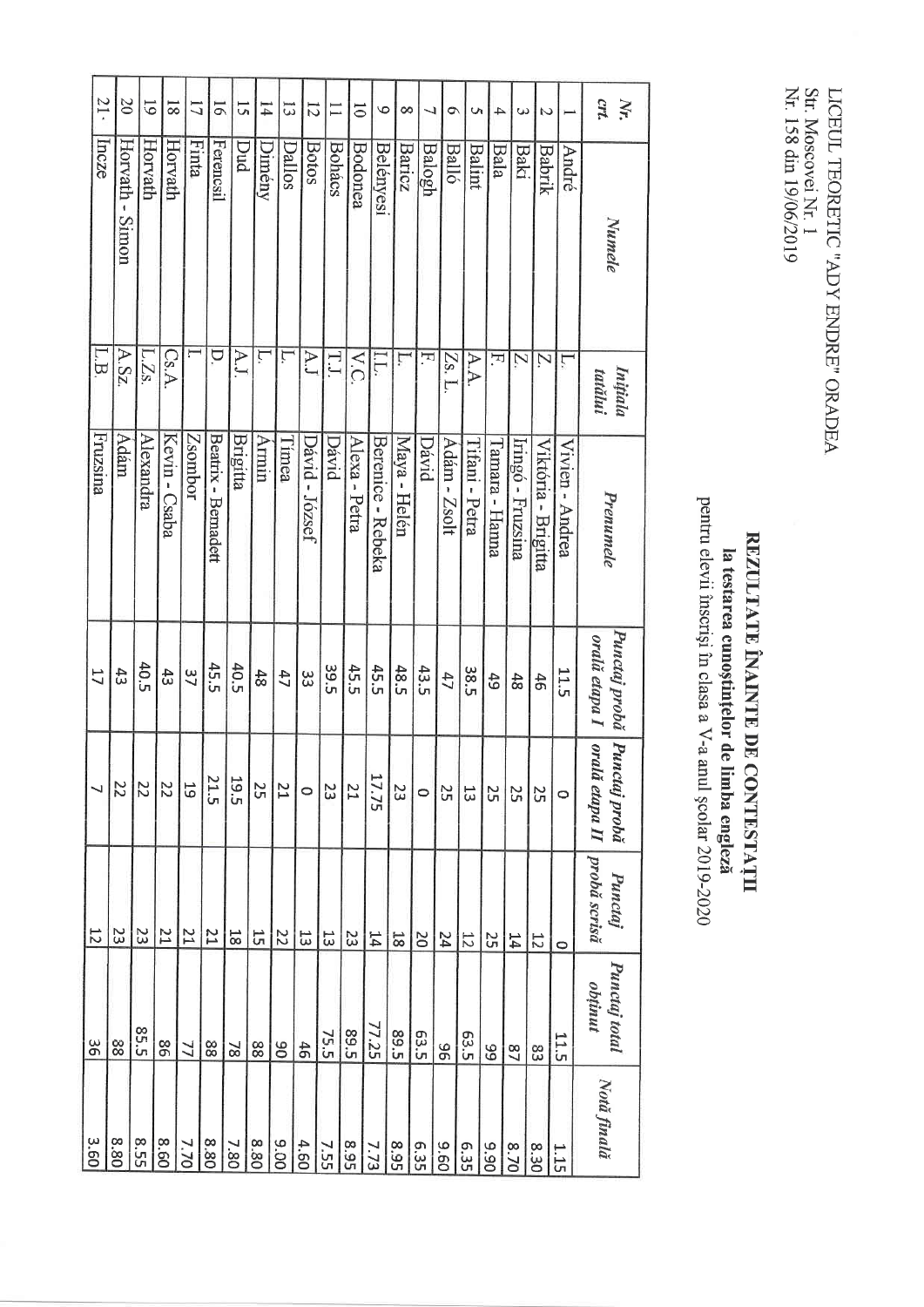| $\mathcal{S}^0$ | 49                                           | 48             | 47                       | 46                                    | 45           | 44             | $\ddot{3}$                    | 42               | 41              | $\ddot{d}$                 | 39             | 38             | 37             | 36      | 35                    | 34      | 33                        | 32               | $\overline{31}$       | $\frac{30}{2}$  | 29            | 28            | 27                                 | 97             | 25              | 54                             |                | $\frac{23}{3}$<br>22  | CM.<br>Nr.                               |
|-----------------|----------------------------------------------|----------------|--------------------------|---------------------------------------|--------------|----------------|-------------------------------|------------------|-----------------|----------------------------|----------------|----------------|----------------|---------|-----------------------|---------|---------------------------|------------------|-----------------------|-----------------|---------------|---------------|------------------------------------|----------------|-----------------|--------------------------------|----------------|-----------------------|------------------------------------------|
| Szatmári        | Szantó                                       | <b>Szabó</b>   | Szabó                    | <b>Szabó</b>                          | <b>Sipos</b> | Sallay         | Rosmann                       | Popper           | Peret           | $\overline{\mathrm{d}} v$  | Orsos          | Nagy           | Nagy           | Lukasak | Lacziko<br>Succhiatti | Labanc  | Kurucz                    | Külüs            | Kristófi              | Kovács          | Kovács        | Köteles       | Kós                                | Kiss           | Kis-Mihaly      | <b>Kis</b>                     | Kerekes        | Kalla                 | Numele                                   |
| A.F             | $\blacktriangleright$<br>$\overline{S}$      | $\circ$        | $\overline{\mathcal{A}}$ | <b>N.B</b>                            | Ļ.           | [Zs.l.         | R,<br>$\triangleright$        | Ż.               | Z.<br>$\bigcap$ | $\overline{S}$             | $\overline{S}$ | GB             | Z <sub>S</sub> | Η.      | M.Gy.                 | $\prec$ | A.                        | άZ               | KJ.                   | B.Zs.           |               | F.            | $\prec$                            | Gy.            | $\mathrm{Cs}$ . | ГŢ                             | Z.             | $E\overline{I}$       | Inițiala<br>tatălui                      |
| Patrik - Roland | Eduárd<br>$\mathbf{I}$<br>110 <sub>s</sub> Z | Ödön           | <b>Bálint</b>            | Szilvia<br>$\,$ $\,$<br><b>Rebeka</b> | Dorka        | Dániel         | <b>Christian</b><br>Abel      | Emma -<br>Zsófia | Péter - Balázs  | Vanda                      | Roland         | Dávid          | Máté           | Zita    | Gregor                | Edina   | Panna -<br><b>Sarolta</b> | Alexandra - Dóra | Kristóf - Mátyás      | Márk -<br>1los2 | Dávid -István | <b>Nóra</b>   | Mátyás<br>$\blacksquare$<br>Nándor | Adám           | Eszter          | <b>Vanessza</b><br><b>Kira</b> | Kamilla        | Ferencz-<br>Krisztián | Prenumele                                |
| O <sub>S</sub>  | SQ                                           | 35             | 9Q                       | SO                                    | SO           | 9              | 9S                            | SO               | 9Ő              | SO                         | 25             | 40             | <b>DS</b>      | 33      | SO                    | ςg      | $\ddot{\sigma}$           | SO               | $\ddot{t}$            | $\ddot{\sigma}$ | SO            | SQ            | Sδ                                 | 46             | 49              | SO                             | 33             | 46                    | Punctaj probă<br>orală etapa I           |
| <b>DZ</b>       | 25                                           | 17             | $\overline{0}$           | 52                                    | 15           | 0 <sup>z</sup> | 25                            | 25               | <b>PC</b>       | S <sub>2</sub>             | U1             | 25             | $\overline{z}$ | 5J      | 20                    | $\cup$  | $\overline{0}$            | 50               | <b>DZ</b>             | <b>DZ</b>       | 52            | 23            | 61                                 | 55             | 25              | 23                             | $\frac{1}{2}$  | 25                    | oral<br>Pun<br>lă etapa II<br>ctaj probă |
| 20              | 22                                           | $\overline{C}$ | 24                       | $rac{22}{20}$                         |              | z              |                               | $\frac{25}{25}$  | $\frac{25}{2}$  | $\frac{1}{6}$              | $\frac{21}{1}$ | $\frac{12}{8}$ | 51             | 23      | $\overline{17}$       | 61      | 18                        | $rac{22}{17}$    |                       | 51              | 52            | 24            | 13                                 | 13             | ÞΖ              | 25                             | $\mathfrak{a}$ | ಜ                     | probă scrisă<br><b>Punctaj</b>           |
| $\overline{0}6$ | $\overline{2}$                               | B4             | b6                       | $\frac{92}{5}$                        | 27           | $\frac{1}{8}$  |                               | loot             | $\frac{31}{95}$ |                            | 51             | 83             | 93             | 73      | $^{22}$               | 65      | $\overline{8}$            | $^{2}$           | 22                    | $\mathbb{S}1$   | loot          | $\frac{9}{7}$ | $\overline{c}$                     | $\overline{8}$ | 86              | 86                             | S2             | 54                    | Punctaj total<br>obținut                 |
| 006             | $rac{9.70}{2}$                               | 6.40           | $0 + 6$                  | 9.50                                  | 8.70         | $\frac{8}{18}$ | $\frac{10.00}{\frac{100}{2}}$ | 10.00            | 05.9            | $\frac{9.10}{\frac{1}{2}}$ | 5.10           | 8.30           | $rac{9.30}{2}$ | 7.30    | $\frac{8}{20}$        | 5.90    | 7.80                      | 8.70             | $rac{8.70}{\sqrt{2}}$ | 01'8            | 10.00         | 07.0          | 6.70                               | 7.80           | 9.80            | 9.80                           | 07.9           | 016                   | Notă finală                              |